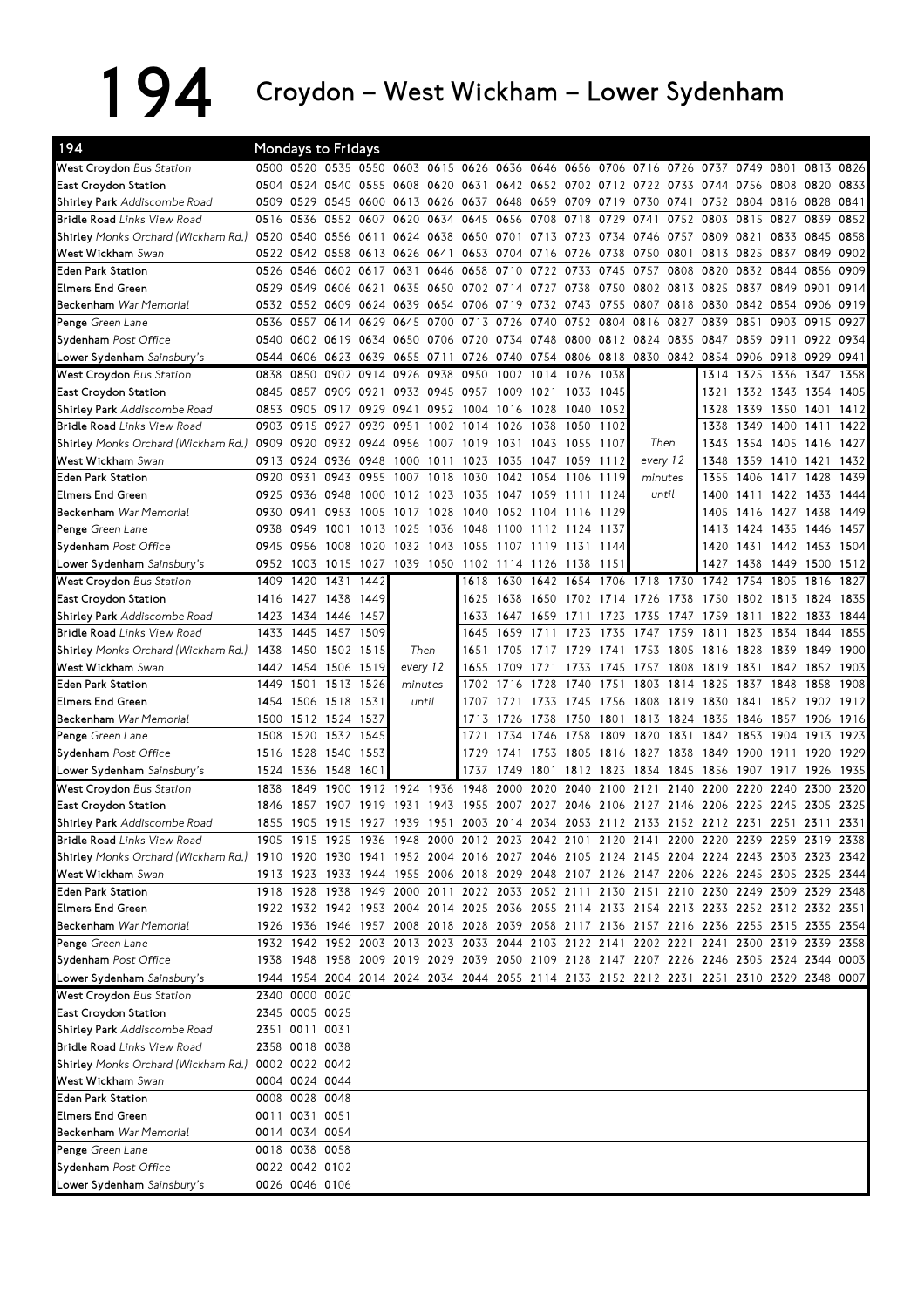| 194                                                          |           |                | Saturdays (also Good Friday)  |                |                     |           |                          |           |                                                                                           |           |                     |           |                |                                    |                |      |           |      |
|--------------------------------------------------------------|-----------|----------------|-------------------------------|----------------|---------------------|-----------|--------------------------|-----------|-------------------------------------------------------------------------------------------|-----------|---------------------|-----------|----------------|------------------------------------|----------------|------|-----------|------|
| West Croydon Bus Station                                     |           |                |                               |                |                     |           |                          |           | 0500 0520 0540 0600 0620 0640 0700 0715 0730 0744 0757                                    |           |                     |           |                | 0809 0821 0832 0844 0856           |                |      | 0906 0918 |      |
| East Croydon Station                                         |           | 0505 0525      | 0545 0605 0625 0645           |                |                     |           | 0705                     | 0720 0735 |                                                                                           |           | 0749 0802 0814 0826 |           |                | 0838                               | 0850 0902 0912 |      |           | 0924 |
| Shirley Park Addiscombe Road                                 |           |                | 0510 0530 0550 0610 0630 0650 |                |                     |           | 0710 0725 0741           |           |                                                                                           |           |                     |           |                | 0755 0808 0820 0832 0844 0856 0908 |                |      | 0918      | 0930 |
| <b>Bridle Road</b> Links View Road                           |           | 0517 0537      | 0557 0617                     |                | 0637                | 0657      | 0717                     |           | 0733 0749                                                                                 | 0803 0816 |                     | 0828      | 0840           | 0853                               | 0905 0917      |      | 0927      | 0939 |
| S <b>hirley</b> Monks Orchard (Wickham Rd.)                  | 0521      | 0541           | 0601                          | 0621           | 0641                | 0701      | 0721                     |           | 0737 0753                                                                                 | 0807 0820 |                     | 0833 0845 |                | 0858                               | 0910 0922      |      | 0932      | 0944 |
| <b>West Wickham</b> Swan                                     |           | 0523 0543      | 0603 0623 0643 0703           |                |                     |           | 0723                     |           | 0739 0755 0810 0823 0836 0848                                                             |           |                     |           |                | 0901                               | 0913 0925      |      | 0935      | 0947 |
| Eden Park Station                                            | 0527      | 0547           | 0607                          | 0627           | 0647                | 0707      | 0727                     | 0743 0759 |                                                                                           | 0814      | 0828                | 0841      | 0853           | 0906                               | 0918 0930      |      | 0941      | 0953 |
| Elmers End Green                                             |           |                | 0530 0550 0610 0630           |                | 0650 0710           |           | 0730                     |           | 0746 0802 0817 0831                                                                       |           |                     | 0844      | 0857 0910      |                                    | 0922 0934      |      | 0945      | 0957 |
| Beckenham War Memorial                                       |           | 0533 0553      | 0613 0633 0653 0713           |                |                     |           |                          |           | 0733 0749 0805 0821                                                                       |           | 0835                | 0848 0901 |                | 0914 0926 0939                     |                |      | 0950      | 1002 |
| Penge Green Lane                                             | 0537      | 0557           | 0617                          | 0638           | 0658                | 0718      | 0738                     | 0754      | 0810                                                                                      | 0826      | 0840                | 0854      | 0907           | 0920                               | 0932 0945      |      | 0957      | 1009 |
| Sydenham Post Office                                         | 0541      | 0601           | 0621                          |                | 0642 0702 0723      |           | 0743                     | 0759 0815 |                                                                                           | 0831      | 0846                | 0900      | 0913 0926      |                                    | 0938 0951      |      | 1003      | 1016 |
| Lower Sydenham <i>Sainsbury's</i>                            |           | 0545 0605      | 0625                          | 0646 0706 0727 |                     |           | 0748                     | 0804 0820 |                                                                                           | 0836 0851 |                     |           | 0905 0918 0931 |                                    | 0944 0957      |      | 1010      | 1023 |
| <b>West Croydon</b> Bus Station                              | 0928      | 0939           | 0949                          | 1001           | 1012 1023           |           | 1035                     | 1047      | 1059                                                                                      | 1111      | 1123                |           |                | 1247                               | 1259 1311      |      | 1323      | 1335 |
| East Croydon Station                                         | 0934      | 0945           | 0955                          |                | 1007 1018           | 1029      | 1041                     |           | 1053 1105                                                                                 | 1118 1130 |                     |           |                | 1254                               | 1306 1318      |      | 1330      | 1342 |
| Sh <b>irley Park</b> Addiscombe Road                         | 0941      | 0952           |                               | 1002 1014 1025 |                     | 1036      | 1048                     | 1100 1113 |                                                                                           | 1126 1138 |                     |           |                | 1302                               | 1314 1326      |      | 1338      | 1350 |
| <b>Bridle Road</b> Links View Road                           | 0950      | 1001           | 1012                          | 1024           | 1035                | 1046      | 1058                     | 1110      | 1123                                                                                      | 1136      | 1149                |           |                | 1313                               | 1325           | 1336 | 1348      | 1400 |
| S <b>hirley</b> Monks Orchard (Wickham Rd.)                  | 0955      | 1006           | 1017                          | 1029           | 1040                | 1051      | 1103                     | 1115 1128 |                                                                                           | 1141      | 1154                | Then      |                | 1318                               | 1330 1341      |      | 1353      | 1405 |
| <b>West Wickham</b> Swan                                     | 0959      | 1010           | 1021                          | 1033           | 1044                | 1055      | 1108                     | 1120      | 1133                                                                                      | 1146      | 1159                | every 12  |                | 1323                               | 1335 1346      |      | 1358      | 1410 |
| Eden Park Station                                            | 1005      | 1016           | 1028                          | 1040           | 1051                | 1102      | 1115                     | 1127      | 1140                                                                                      | 1153      | 1206                | minutes   |                | 1330                               | 1342           | 1353 | 1405      | 1417 |
| Elmers End Green                                             | 1009      | 1020           | 1032                          | 1044           | 1055                | 1107 1120 |                          | 1132 1145 |                                                                                           | 1158      | 1211                | until     |                | 1335                               | 1347 1358      |      | 1410 1422 |      |
| Beckenham War Memorial                                       |           | 1014 1025      | 1037                          | 1049           | 1100                | 1112 1125 |                          | 1137      | 1150                                                                                      | 1203      | 1216                |           |                | 1340                               | 1352 1403      |      | 1415 1427 |      |
| Penge Green Lane                                             | 1021      | 1033           | 1045                          | 1057           | 1108                | 1120      | 1133                     | 1145      | 1158                                                                                      | 1211      | 1224                |           |                | 1348                               | 1400 1411      |      | 1423      | 1435 |
| S <b>ydenham</b> Post Office                                 | 1028      | 1040           | 1052 1104                     |                | 1115                | 1127 1140 |                          | 1153 1206 |                                                                                           | 1219      | 1232                |           |                | 1356                               | 1407 1418      |      | 1430      | 1442 |
| L <b>ower Sydenham</b> <i>Sainsbury's</i>                    | 1035      | 1047           | 1059                          | 1111           | 1123                | 1135      | 1148                     | 1201      | 1215 1228                                                                                 |           | 1241                |           |                | 1405                               | 1416 1427      |      | 1439      | 1451 |
| West Croydon Bus Station                                     | 1347      | 1359           | 1411                          | 1423           | 1435                | 1447      | 1459                     | 1511      |                                                                                           |           |                     | 1623 1635 | 1647           | 1659                               | 1711           | 1723 | 1735      | 1747 |
| East Croydon Station                                         | 1354      | 1406           | 1418                          |                |                     |           | 1430 1442 1454 1506 1518 |           |                                                                                           |           | 1630                | 1642 1654 |                | 1706                               | 1718 1730      |      | 1742 1754 |      |
| Sh <b>irley Park</b> Addiscombe Road                         |           | 1402 1414      | 1426                          |                | 1438 1450 1502 1514 |           |                          | 1526      |                                                                                           |           | 1638                | 1650      | 1703           | 1715                               | 1727           | 1739 | 1751      | 1803 |
| <b>Bridle Road</b> Links View Road                           |           | 1412 1424      | 1436                          | 1448           | 1500                |           | 1512 1524                | 1536      |                                                                                           |           | 1648                | 1700      | 1713           | 1725                               | 1737           | 1749 | 1800      | 1812 |
| <b>Shirley</b> Monks Orchard (Wickham Rd.) 1 <b>4</b> 17     |           | 1429           | 1441                          |                | 1453 1505           | 1517      | 1529                     | 1541      | Then                                                                                      |           | 1653                | 1705      | 1718           | 1730                               | 1742 1754      |      | 1805      | 1817 |
| <b>West Wickham</b> Swan                                     | 1422 1434 |                | 1445                          | 1457           | 1509                | 1521      | 1533                     | 1545      | every 12                                                                                  |           | 1657                | 1709      | 1721           | 1733                               | 1745           | 1757 | 1808      | 1820 |
| Eden Park Station                                            | 1429 1441 |                | 1452                          |                | 1504 1516           | 1527      | 1539                     | 1551      | minutes                                                                                   |           | 1703                | 1715      | 1727           | 1739                               | 1751           | 1803 | 1814      | 1826 |
| Elmers End Green                                             |           | 1434 1445      | 1456                          | 1508 1520 1531 |                     |           | 1543 1555                |           | until                                                                                     |           | 1707                | 1719      | 1731           | 1743                               | 1755 1807      |      | 1818      | 1830 |
| <b>Beckenham</b> War Memorial                                | 1439      | 1450           | 1501                          |                | 1513 1525 1536      |           | 1548                     | 1600      |                                                                                           |           | 1712                | 1724      | 1736           | 1748                               | 1800 1811      |      | 1822 1834 |      |
| Penge Green Lane                                             | 1447      | 1458           | 1509                          | 1521           | 1533                | 1544      | 1555                     | 1607      |                                                                                           |           | 1719                | 1731      | 1743           | 1755                               | 1807 1818      |      | 1829      | 1841 |
| Sydenham Post Office                                         | 1454      | 1505           | 1516                          | 1528           | 1540                | 1551      | 1602                     | 1614      |                                                                                           |           | 1726                | 1738      | 1750           |                                    | 1802 1814 1825 |      | 1836      | 1848 |
| <b>Lower Sydenham</b> Sainsbury's                            | 1503      | 1513           | 1524 1536                     |                | 1548                | 1559      | 1610                     | 1621      |                                                                                           |           | 1733                | 1744      | 1756           | 1808                               | 1820           | 1831 | 1842 1854 |      |
| West Croydon Bus Station                                     | 1759      | 1811           | 1823                          | 1835           | 1847                | 1900      | 1915                     | 1930      | 1945                                                                                      | 2000      | 2020                | 2040      | 2100           | 2120                               | 2140           | 2200 | 2220      | 2240 |
| East Croydon Station                                         | 1806      | 1818           | 1830                          | 1842           | 1854                | 1907      | 1921                     | 1936      | 1951                                                                                      | 2006      | 2026 2046           |           | 2106           | 2126                               | 2146 2206      |      | 2226      | 2246 |
| Shirley Park Addiscombe Road                                 |           | 1815 1827 1839 |                               |                |                     |           |                          |           | 1851 1903 1915 1929 1943 1958 2013 2032 2052 2112 2132 2152 2212 2232 2252                |           |                     |           |                |                                    |                |      |           |      |
| <b>Bridle Road</b> Links View Road                           |           |                |                               |                |                     |           |                          |           | 1824 1836 1848 1900 1912 1924 1938 1952 2006 2021 2040 2100 2120 2140 2200 2220 2240 2300 |           |                     |           |                |                                    |                |      |           |      |
| Shirley Monks Orchard (Wickham Rd.)                          |           |                |                               |                |                     |           |                          |           | 1829 1841 1853 1904 1916 1928 1942 1956 2010 2025 2044 2104 2124 2144 2204 2224 2244 2304 |           |                     |           |                |                                    |                |      |           |      |
| <b>West Wickham</b> Swan                                     |           |                |                               |                |                     |           |                          |           | 1832 1844 1856 1907 1919 1931 1945 1959 2013 2028 2047 2107 2127 2146 2206 2226 2246 2306 |           |                     |           |                |                                    |                |      |           |      |
| Eden Park Station                                            |           |                |                               |                |                     |           |                          |           | 1837 1849 1901 1912 1924 1936 1950 2004 2018 2033 2052 2112 2131 2150 2210 2230 2250 2310 |           |                     |           |                |                                    |                |      |           |      |
| Elmers End Green                                             |           |                |                               |                |                     |           |                          |           | 1841 1853 1905 1916 1928 1940 1954 2008 2022 2037 2056 2115 2134 2153 2213 2233 2253 2313 |           |                     |           |                |                                    |                |      |           |      |
| <b>Beckenham</b> War Memorial                                |           |                |                               |                |                     |           |                          |           | 1845 1857 1909 1920 1932 1944 1958 2012 2026 2041 2100 2119 2138 2157 2216 2236 2256 2316 |           |                     |           |                |                                    |                |      |           |      |
| <b>Penge</b> Green Lane                                      |           |                |                               |                |                     |           |                          |           | 1852 1903 1915 1926 1938 1950 2004 2018 2032 2046 2105 2124 2143 2202 2221 2241 2301 2321 |           |                     |           |                |                                    |                |      |           |      |
| Sydenham Post Office                                         |           |                |                               |                |                     |           |                          |           | 1859 1910 1921 1932 1944 1956 2010 2024 2038 2052 2111 2129 2148 2207 2226 2246 2306 2326 |           |                     |           |                |                                    |                |      |           |      |
| L <b>ower Sydenham</b> <i>Sainsbury's</i>                    |           |                |                               |                |                     |           |                          |           | 1905 1916 1927 1938 1949 2001 2015 2029 2043 2057 2116 2134 2153 2212 2231 2251 2311 2331 |           |                     |           |                |                                    |                |      |           |      |
| West Croydon Bus Station                                     |           |                | 2300 2320 2340 0000 0020      |                |                     |           |                          |           |                                                                                           |           |                     |           |                |                                    |                |      |           |      |
| East Croydon Station                                         |           |                | 2306 2325 2345 0005 0025      |                |                     |           |                          |           |                                                                                           |           |                     |           |                |                                    |                |      |           |      |
| Shirley Park Addiscombe Road                                 |           |                | 2312 2331 2351 0011 0031      |                |                     |           |                          |           |                                                                                           |           |                     |           |                |                                    |                |      |           |      |
| <b>Bridle Road</b> Links View Road                           |           |                | 2320 2339 2359 0019 0039      |                |                     |           |                          |           |                                                                                           |           |                     |           |                |                                    |                |      |           |      |
| Shirley Monks Orchard (Wickham Rd.) 2324 2343 0003 0023 0043 |           |                |                               |                |                     |           |                          |           |                                                                                           |           |                     |           |                |                                    |                |      |           |      |
| <b>West Wickham</b> Swan                                     |           |                | 2326 2345 0005 0025 0045      |                |                     |           |                          |           |                                                                                           |           |                     |           |                |                                    |                |      |           |      |
| Eden Park Station                                            |           |                | 2330 2349 0009 0029 0049      |                |                     |           |                          |           |                                                                                           |           |                     |           |                |                                    |                |      |           |      |
| Elmers End Green                                             |           |                | 2333 2352 0012 0032 0052      |                |                     |           |                          |           |                                                                                           |           |                     |           |                |                                    |                |      |           |      |
| <b>Beckenham</b> War Memorial                                |           |                | 2336 2355 0015 0035 0055      |                |                     |           |                          |           |                                                                                           |           |                     |           |                |                                    |                |      |           |      |
| <b>Penge</b> Green Lane                                      |           |                | 2341 0000 0019 0039 0059      |                |                     |           |                          |           |                                                                                           |           |                     |           |                |                                    |                |      |           |      |
| S <b>ydenham</b> Post Office                                 |           |                | 2346 0005 0024 0044 0104      |                |                     |           |                          |           |                                                                                           |           |                     |           |                |                                    |                |      |           |      |
|                                                              |           |                | 2351 0010 0028 0048 0108      |                |                     |           |                          |           |                                                                                           |           |                     |           |                |                                    |                |      |           |      |
| Lower Sydenham <i>Sainsbury's</i>                            |           |                |                               |                |                     |           |                          |           |                                                                                           |           |                     |           |                |                                    |                |      |           |      |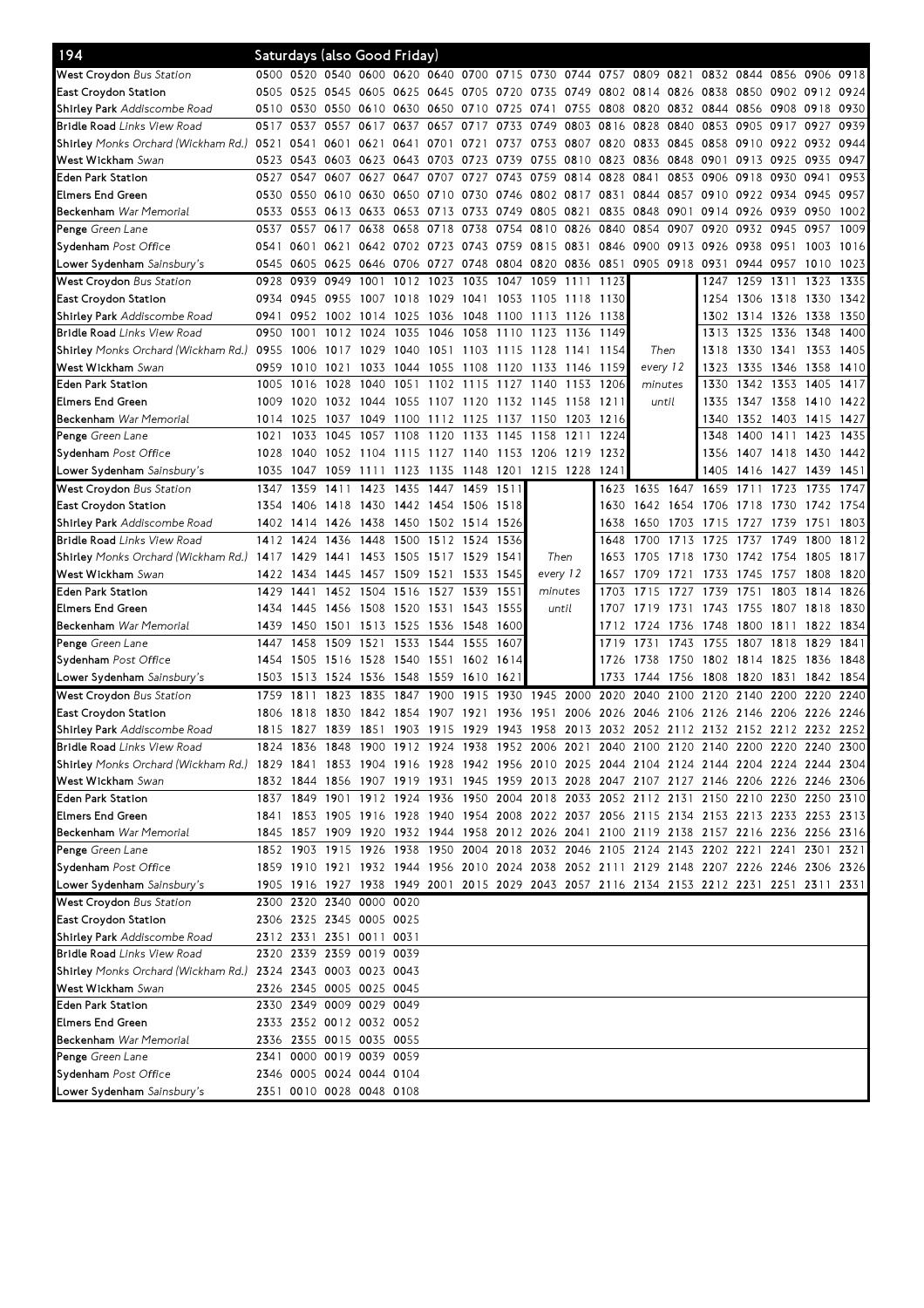| 194                                         |           |                | Sundays and other Public Holidays (except Christmas Day)                                  |           |                     |      |                                                        |           |                                    |                |           |                          |           |      |                                                                                 |      |           |      |
|---------------------------------------------|-----------|----------------|-------------------------------------------------------------------------------------------|-----------|---------------------|------|--------------------------------------------------------|-----------|------------------------------------|----------------|-----------|--------------------------|-----------|------|---------------------------------------------------------------------------------|------|-----------|------|
| <b>West Croydon</b> Bus Station             |           |                | 0600 0630 0700 0721 0740 0759 0818 0836 0853 0912 0931 0949 1007 1025 1043 1101 1120 1139 |           |                     |      |                                                        |           |                                    |                |           |                          |           |      |                                                                                 |      |           |      |
| East Croydon Station                        |           |                | 0604 0634 0705 0726 0745 0804 0823 0841 0858 0918 0937 0955 1013 1031 1049 1107 1126      |           |                     |      |                                                        |           |                                    |                |           |                          |           |      |                                                                                 |      |           | 1145 |
| Sh <b>irley Park</b> Addiscombe Road        |           |                | 0609 0639 0710 0731 0750 0809 0828 0846 0904 0924 0943 1001                               |           |                     |      |                                                        |           |                                    |                |           |                          | 1019 1037 |      | 1055 1114 1133 1152                                                             |      |           |      |
| <b>Bridle Road</b> Links View Road          |           | 0616 0646      | 0717 0738 0757 0816                                                                       |           |                     |      | 0835                                                   |           | 0853 0912 0932 0951                |                |           | 1009                     | 1027 1045 |      | 1104 1123                                                                       |      | 1142 1201 |      |
| S <b>hirley</b> Monks Orchard (Wickham Rd.) |           | 0620 0650 0721 |                                                                                           |           |                     |      | 0742 0801 0820 0839 0857 0916 0936 0956 1014 1032 1050 |           |                                    |                |           |                          |           |      | 1109 1128                                                                       |      | 1147 1206 |      |
| <b>West Wickham</b> Swan                    |           |                | 0622 0652 0723 0744 0803 0822 0841 0900 0919 0939 0959                                    |           |                     |      |                                                        |           |                                    |                |           | 1017                     | 1035      | 1054 | 1113 1132                                                                       |      | 1151      | 1210 |
| Eden Park Station                           |           | 0626 0656      | 0727                                                                                      | 0748      | 0807 0826           |      | 0845 0904 0924                                         |           |                                    | 0944           | 1004      | 1023                     | 1041      | 1100 | 1119                                                                            | 1138 | 1157      | 1216 |
| Elmers End Green                            |           |                | 0629 0659 0730 0751 0810 0829 0848 0908 0928 0948 1008 1027 1045 1104 1123 1142 1201      |           |                     |      |                                                        |           |                                    |                |           |                          |           |      |                                                                                 |      |           | 1221 |
| <b>Beckenham</b> War Memorial               |           |                | 0632 0702 0733 0754 0813 0832 0852 0912 0932 0952 1012 1031                               |           |                     |      |                                                        |           |                                    |                |           |                          | 1050      | 1109 | 1128 1147 1206                                                                  |      |           | 1226 |
| <b>Penge</b> Green Lane                     |           |                | 0636 0706 0737 0758 0818 0837 0857 0918 0938                                              |           |                     |      |                                                        |           |                                    | 0958 1018 1038 |           |                          |           |      | 1057 1116 1135 1155                                                             |      | 1214 1234 |      |
| Sydenham Post Office                        |           |                | 0640 0710 0741 0803 0823 0842 0902 0923 0943 1004 1024 1044 1103 1122 1142 1202 1221      |           |                     |      |                                                        |           |                                    |                |           |                          |           |      |                                                                                 |      |           | 1241 |
| Lower Sydenham <i>Sainsbury's</i>           |           |                | 0644 0714 0745 0807 0827 0847 0907 0928 0948                                              |           |                     |      |                                                        |           |                                    |                |           | 1009 1030 1050 1110 1130 |           |      | 1150 1210                                                                       |      | 1230      | 1250 |
| <b>West Croydon</b> Bus Station             | 1159      | 1219           | 1239                                                                                      | 1259      | 1319                | 1339 | 1359                                                   | 1419 1439 |                                    | 1459 1519 1539 |           |                          | 1559      | 1619 | 1639 1658                                                                       |      | 1717      | 1736 |
| East Croydon Station                        |           | 1205 1225      | 1245                                                                                      | 1305      | 1325                | 1345 | 1405 1425 1445                                         |           |                                    | 1505 1525 1545 |           |                          | 1605      | 1625 | 1645 1704                                                                       |      | 1723      | 1742 |
| Sh <b>irley Park</b> Addiscombe Road        |           | 1212 1232      | 1252 1312 1332 1352 1412 1432 1452 1512 1532 1552 1612 1632                               |           |                     |      |                                                        |           |                                    |                |           |                          |           |      | 1653 1712                                                                       |      | 1731      | 1750 |
| <b>Bridle Road</b> Links View Road          | 1221      | 1241           | 1301                                                                                      | 1321      | 1341                | 1401 | 1421                                                   | 1441 1501 |                                    | 1521           | 1541      | 1601                     | 1621      | 1641 | 1702 1721                                                                       |      | 1740      | 1759 |
| S <b>hirley</b> Monks Orchard (Wickham Rd.) | 1226 1246 |                | 1306 1326 1346 1406 1426 1446 1506 1526 1546 1606 1626 1646 1707 1726                     |           |                     |      |                                                        |           |                                    |                |           |                          |           |      |                                                                                 |      | 1745 1804 |      |
| <b>West Wickham</b> Swan                    |           |                | 1230 1250 1310 1330 1350 1410 1430 1450 1510                                              |           |                     |      |                                                        |           |                                    |                |           |                          |           |      | 1530 1550 1609 1629 1649 1710 1729                                              |      | 1748      | 1807 |
| Eden Park Station                           |           | 1236 1256      | 1316                                                                                      | 1336      | 1356                | 1416 | 1436 1456 1516                                         |           |                                    | 1536           | 1556 1615 |                          | 1635      | 1654 | 1715 1734                                                                       |      | 1753      | 1812 |
| Elmers End Green                            |           | 1241 1301      | 1321                                                                                      | 1341 1401 |                     |      | 1420 1440 1500 1520                                    |           |                                    | 1540 1600 1619 |           |                          | 1639      | 1658 | 1719                                                                            | 1738 | 1757      | 1816 |
| <b>Beckenham</b> War Memorial               |           | 1246 1306      | 1326                                                                                      |           | 1346 1406 1425      |      | 1445 1505 1525                                         |           |                                    | 1545 1604 1623 |           |                          | 1643      | 1702 | 1723                                                                            | 1742 | 1801      | 1820 |
| <b>Penge</b> Green Lane                     | 1254      | 1314           | 1334                                                                                      | 1353      | 1413                | 1432 | 1452                                                   | 1512 1532 |                                    | 1552           | 1611      | 1630                     | 1650      | 1709 | 1729                                                                            | 1748 | 1807      | 1826 |
| Sydenham Post Office                        |           |                | 1301 1321 1341 1400 1420 1439 1459 1519 1539 1559 1618 1637 1657 1716 1735 1754           |           |                     |      |                                                        |           |                                    |                |           |                          |           |      |                                                                                 |      | 1813 1832 |      |
| L <b>ower Sydenham</b> <i>Sainsbury's</i>   |           |                | 1310 1330 1350 1409 1428 1447 1507 1527 1546                                              |           |                     |      |                                                        |           |                                    |                |           |                          |           |      | 1605 1624 1643 1702 1721 1740 1759                                              |      | 1818 1837 |      |
| West Croydon Bus Station                    | 1756      | 1816           | 1837                                                                                      | 1858      | 1919 1940 2000      |      |                                                        |           | 2021 2042 2100 2120 2140 2200 2220 |                |           |                          |           |      | 2240 2300                                                                       |      | 2320      | 2340 |
| East Croydon Station                        |           | 1802 1822      | 1843                                                                                      |           | 1904 1925           | 1946 | 2006                                                   |           | 2026 2047 2105 2125 2145 2205 2225 |                |           |                          |           |      | 2245 2305                                                                       |      | 2325      | 2345 |
| Sh <b>irley Park</b> Addiscombe Road        | 1809      | 1829           | 1850                                                                                      | 1911      | 1931                |      |                                                        |           |                                    |                |           |                          |           |      | 1952 2012 2032 2053 2111 2131 2150 2210 2230 2250 2310 2330                     |      |           | 2350 |
| <b>Bridle Road</b> Links View Road          | 1818      | 1837           | 1858                                                                                      | 1919      | 1939 2000           |      | 2020                                                   |           | 2040 2101 2118 2138 2157 2217      |                |           |                          |           | 2237 | 2257 2317                                                                       |      | 2337      | 2357 |
| Shirley Monks Orchard (Wickham Rd.)         | 1822 1841 |                |                                                                                           |           | 1902 1923 1943 2004 |      | 2024                                                   |           | 2044 2105 2122 2142 2201 2221      |                |           |                          |           | 2241 | 2301 2321                                                                       |      | 2341      | 0001 |
| <b>West Wickham</b> Swan                    |           | 1825 1844      |                                                                                           |           |                     |      |                                                        |           |                                    |                |           |                          |           |      | 1904 1925 1945 2006 2026 2046 2107 2124 2144 2203 2223 2243 2303 2323 2343 0003 |      |           |      |
| Eden Park Station                           | 1830      | 1849           | 1908                                                                                      |           |                     |      | 1929 1949 2010 2030 2050 2111 2128 2148 2207 2227 2247 |           |                                    |                |           |                          |           |      | 2307 2327 2347                                                                  |      |           | 0007 |
| Elmers End Green                            | 1834      | 1853           | 1912 1932 1952 2013 2033 2053 2114 2131 2151 2210 2230 2250                               |           |                     |      |                                                        |           |                                    |                |           |                          |           |      | 2310 2330                                                                       |      | 2350      | 0010 |
| <b>Beckenham</b> War Memorial               | 1838      | 1857           | 1916                                                                                      | 1936      |                     |      | 1956 2017 2036 2056 2117 2134 2154 2213 2233 2253      |           |                                    |                |           |                          |           |      | 2313 2333                                                                       |      | 2353      | 0013 |
| <b>Penge</b> Green Lane                     | 1844      | 1903           | 1922 1942 2002 2022 2041 2101 2122 2139 2158 2217 2237 2257                               |           |                     |      |                                                        |           |                                    |                |           |                          |           |      | 2317 2337                                                                       |      | 2357      | 0017 |
| Sydenham Post Office                        |           | 1850 1909      | 1928 1948 2007 2027 2046 2106 2127 2144 2203 2222 2242 2302 2322 2342 0001                |           |                     |      |                                                        |           |                                    |                |           |                          |           |      |                                                                                 |      |           | 0021 |
| Lower Sydenham <i>Sainsbury's</i>           |           |                | 1855 1914 1933 1953 2012 2032 2051 2111 2131 2148 2207 2226 2246 2306 2326 2346 0005 0025 |           |                     |      |                                                        |           |                                    |                |           |                          |           |      |                                                                                 |      |           |      |
| West Croydon Bus Station                    | 0000 0020 |                |                                                                                           |           |                     |      |                                                        |           |                                    |                |           |                          |           |      |                                                                                 |      |           |      |
| East Croydon Station                        | 0005 0025 |                |                                                                                           |           |                     |      |                                                        |           |                                    |                |           |                          |           |      |                                                                                 |      |           |      |
| Sh <b>irley Park</b> Addiscombe Road        | 0010 0030 |                |                                                                                           |           |                     |      |                                                        |           |                                    |                |           |                          |           |      |                                                                                 |      |           |      |
| Bridle Road Links View Road                 | 0017 0037 |                |                                                                                           |           |                     |      |                                                        |           |                                    |                |           |                          |           |      |                                                                                 |      |           |      |
| S <b>hirley</b> Monks Orchard (Wickham Rd.) | 0021 0041 |                |                                                                                           |           |                     |      |                                                        |           |                                    |                |           |                          |           |      |                                                                                 |      |           |      |
| <b>West Wickham</b> Swan                    |           | 0023 0043      |                                                                                           |           |                     |      |                                                        |           |                                    |                |           |                          |           |      |                                                                                 |      |           |      |
| Eden Park Station                           | 0027 0047 |                |                                                                                           |           |                     |      |                                                        |           |                                    |                |           |                          |           |      |                                                                                 |      |           |      |
| Elmers End Green                            |           | 0030 0050      |                                                                                           |           |                     |      |                                                        |           |                                    |                |           |                          |           |      |                                                                                 |      |           |      |
| Beckenham War Memorial                      |           | 0033 0053      |                                                                                           |           |                     |      |                                                        |           |                                    |                |           |                          |           |      |                                                                                 |      |           |      |
| Penge Green Lane                            | 0037 0057 |                |                                                                                           |           |                     |      |                                                        |           |                                    |                |           |                          |           |      |                                                                                 |      |           |      |
| Sydenham Post Office                        | 0041 0101 |                |                                                                                           |           |                     |      |                                                        |           |                                    |                |           |                          |           |      |                                                                                 |      |           |      |
| L <b>ower Sydenham</b> Sainsbury's          |           | 0045 0105      |                                                                                           |           |                     |      |                                                        |           |                                    |                |           |                          |           |      |                                                                                 |      |           |      |
|                                             |           |                |                                                                                           |           |                     |      |                                                        |           |                                    |                |           |                          |           |      |                                                                                 |      |           |      |

Operated by Arriva London **Exercise 2.4.22** Www.londonbusroutes.net 2.4.22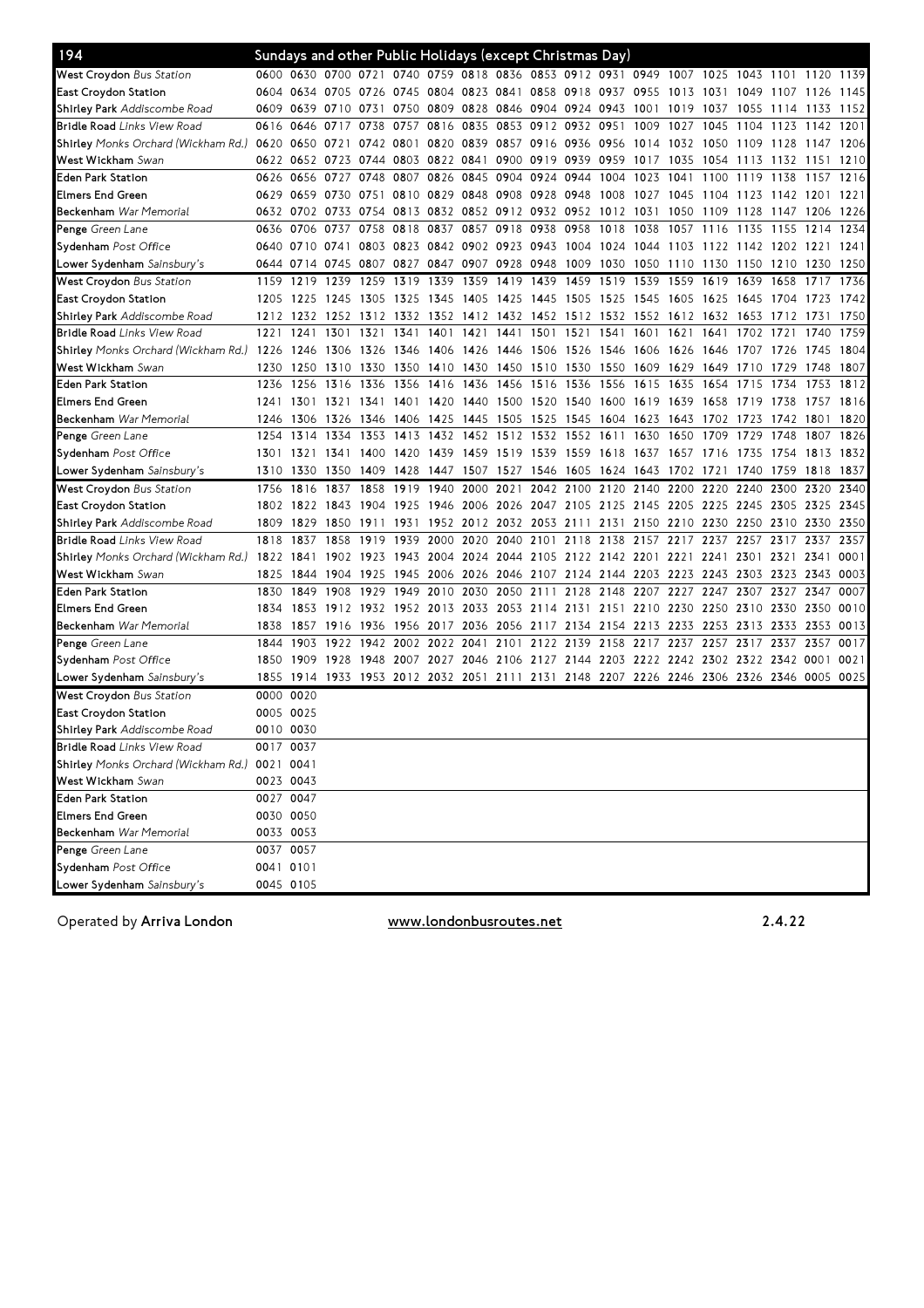## 194 Lower Sydenham – West Wickham – Croydon

| 194                                                                                                                           |           |                | Mondays to Fridays  |                          |      |                                                                                                                                                                                        |      |           |                                              |                |                |      |                               |                     |           |           |      |      |
|-------------------------------------------------------------------------------------------------------------------------------|-----------|----------------|---------------------|--------------------------|------|----------------------------------------------------------------------------------------------------------------------------------------------------------------------------------------|------|-----------|----------------------------------------------|----------------|----------------|------|-------------------------------|---------------------|-----------|-----------|------|------|
| Lower Sydenham Sainsbury's                                                                                                    |           |                |                     |                          |      | 0500 0520 0540 0550 0600 0610 0619 0628 0637 0646 0654 0703 0713 0724 0736 0748 0800 0812                                                                                              |      |           |                                              |                |                |      |                               |                     |           |           |      |      |
| Sydenham Post Office                                                                                                          |           |                |                     |                          |      | 0505 0525 0545 0555 0605 0615 0624 0634                                                                                                                                                |      |           | 0643 0652 0701 0710 0721 0732 0744 0757 0809 |                |                |      |                               |                     |           |           |      | 0821 |
| Penge Sainsbury's                                                                                                             |           | 0510 0530      |                     |                          |      | 0550 0600 0610 0620 0629 0640 0649 0658 0708 0718                                                                                                                                      |      |           |                                              |                |                |      | 0729                          | 0740 0752 0805 0817 |           |           |      | 0829 |
| Beckenham War Memorial                                                                                                        | 0514 0534 |                | 0554                |                          |      | 0604 0614 0624 0633 0644 0654 0703 0713 0724                                                                                                                                           |      |           |                                              |                |                |      | 0736                          | 0747                |           | 0759 0812 | 0824 | 0836 |
| Elmers End Green                                                                                                              | 0516      |                |                     |                          |      | 0536 0556 0607 0617 0627 0636 0647 0657 0706 0717                                                                                                                                      |      |           |                                              |                |                | 0728 | 0740 0751                     |                     | 0803      | 0816      | 0828 | 0840 |
| <b>Eden Park Station</b>                                                                                                      | 0520      | 0540           |                     | 0600 0611                | 0621 | 0631                                                                                                                                                                                   |      | 0640 0651 | 0701                                         | 0711 0722      |                | 0733 | 0745 0756 0808 0821           |                     |           |           | 0833 | 0845 |
| West Wickham Swan                                                                                                             | 0524      | 0544           | 0604 0615           |                          | 0625 | 0636                                                                                                                                                                                   |      | 0645 0656 | 0707                                         | 0717           | 0728           | 0740 | 0752 0803 0815                |                     |           | 0828      | 0840 | 0852 |
| Shirley Monks Orchard (Wickham Rd.)                                                                                           |           |                |                     |                          |      | 0526 0546 0606 0617 0627 0638 0648 0659 0710 0720 0731 0743 0755 0806 0818 0831                                                                                                        |      |           |                                              |                |                |      |                               |                     |           |           | 0843 | 0855 |
| <b>Bridle Road Links View Road</b>                                                                                            | 0529      |                | 0549 0609 0620      |                          | 0630 | 0642 0652 0703 0714 0724 0736 0748                                                                                                                                                     |      |           |                                              |                |                |      | 0800 0811 0823                |                     |           | 0836      | 0848 | 0900 |
| Shirley Park Addiscombe Road                                                                                                  | 0538      | 0558           | 0618 0629           |                          | 0639 | 0652 0703                                                                                                                                                                              |      | 0714      | 0727                                         | 0738           | 0751           | 0803 | 0815                          | 0826                | 0838      | 0850      | 0901 | 0912 |
| <b>East Croydon Station</b>                                                                                                   |           |                | 0544 0604 0625 0636 |                          | 0647 | 0700 0712 0724                                                                                                                                                                         |      |           | 0737                                         |                |                |      | 0749 0802 0814 0826 0837 0849 |                     |           | 0900 0911 |      | 0922 |
| West Croydon St Michael's Road                                                                                                | 0547      |                | 0607 0628 0639      |                          | 0651 | 0704 0716 0728                                                                                                                                                                         |      |           | 0741                                         |                | 0753 0806 0819 |      | 0831 0842 0854 0905           |                     |           |           | 0916 | 0927 |
| Lower Sydenham Sainsbury's                                                                                                    | 0824      | 0836           | 0848 0900           |                          | 0912 |                                                                                                                                                                                        |      | 1348      | 1400                                         | 1411           | 1422           | 1433 | 1444                          | 1455                | 1507      | 1519      | 1531 | 1543 |
| Sydenham Post Office                                                                                                          |           |                |                     | 0833 0845 0857 0908 0920 |      |                                                                                                                                                                                        |      | 1356      | 1408                                         |                |                |      | 1419 1430 1441 1452 1503 1516 |                     |           | 1528      | 1540 | 1552 |
| Penge Sainsbury's                                                                                                             | 0841      |                |                     | 0853 0905 0916 0927      |      |                                                                                                                                                                                        |      | 1403      | 1415 1426 1437 1448                          |                |                |      | 1459 1511 1524 1536           |                     |           |           | 1548 | 1600 |
| Beckenham War Memorial                                                                                                        | 0848      |                |                     | 0900 0912 0922           | 0933 |                                                                                                                                                                                        |      | 1409      | 1421                                         |                | 1432 1444      | 1455 | 1506 1518                     |                     | 1531      | 1543      | 1555 | 1607 |
| <b>Elmers End Green</b>                                                                                                       |           |                | 0852 0904 0916 0926 |                          | 0937 | Then                                                                                                                                                                                   |      | 1413      | 1425                                         | 1436 1448      |                | 1459 | 1510 1522 1535                |                     |           | 1547      | 1559 | 1611 |
| <b>Eden Park Station</b>                                                                                                      | 0857      |                | 0909 0921 0931      |                          | 0942 | every 12                                                                                                                                                                               |      | 1418      | 1430                                         | 1441           | 1453           |      | 1504 1516 1528 1541           |                     |           | 1553      | 1605 | 1617 |
| West Wickham Swan                                                                                                             | 0904      | 0916           | 0928 0938           |                          | 0949 | minutes                                                                                                                                                                                |      | 1425      | 1437                                         | 1448           | 1500           |      | 1512 1525 1537                |                     | 1550      | 1602      | 1614 | 1625 |
| <b>Shirley</b> Monks Orchard (Wickham Rd.)                                                                                    | 0907      |                | 0919 0931 0942      |                          | 0953 | until                                                                                                                                                                                  |      | 1429      | 1441                                         | 1452           | 1504           | 1516 | 1529 1541                     |                     | 1554      | 1606      | 1618 | 1629 |
| <b>Bridle Road Links View Road</b>                                                                                            |           |                | 0911 0923 0935 0946 |                          | 0957 |                                                                                                                                                                                        |      | 1433      | 1445                                         |                |                |      | 1456 1508 1520 1533 1545 1558 |                     |           | 1610 1622 |      | 1633 |
| Shirley Park Addiscombe Road                                                                                                  |           |                | 0922 0933 0945 0956 |                          | 1007 |                                                                                                                                                                                        |      | 1443      | 1456                                         | 1508 1520      |                |      | 1532 1545 1557                |                     | 1609      | 1621      | 1633 | 1644 |
| <b>East Croydon Station</b>                                                                                                   |           | 0932 0942 0953 |                     | 1004                     | 1015 |                                                                                                                                                                                        |      | 1451      | 1504                                         | 1516 1528      |                | 1540 | 1553 1605 1617 1629           |                     |           |           | 1641 | 1652 |
| West Croydon St Michael's Road                                                                                                | 0937      | 0947 0957      |                     | 1008                     | 1019 |                                                                                                                                                                                        |      | 1455      | 1508                                         | 1521           | 1533           | 1545 | 1558                          | 1610                | 1622 1634 |           | 1646 | 1657 |
|                                                                                                                               |           |                |                     |                          |      |                                                                                                                                                                                        |      |           |                                              |                |                |      |                               |                     |           |           |      |      |
| Lower Sydenham Sainsbury's                                                                                                    | 1555      | 1607           | 1619                | 1631                     | 1643 | 1655 1707 1719                                                                                                                                                                         |      |           | 1731                                         | 1743           | 1755           | 1807 | 1818                          | 1829                | 1840      | 1851      | 1903 | 1915 |
| Sydenham Post Office                                                                                                          | 1604      | 1616           | 1628                | 1640                     |      | 1652 1704 1716                                                                                                                                                                         |      | 1728      | 1740                                         | 1751           | 1803           | 1815 | 1826                          | 1837                | 1848      | 1858      | 1910 | 1922 |
| Penge Sainsbury's                                                                                                             | 1612      | 1624           | 1636                | 1648                     | 1700 | 1712                                                                                                                                                                                   | 1724 | 1736      | 1747                                         | 1758           | 1810           | 1822 | 1833                          | 1844                | 1855      | 1905      | 1917 | 1929 |
| Beckenham War Memorial                                                                                                        | 1619 1631 |                | 1643                | 1655                     | 1707 | 1719                                                                                                                                                                                   | 1731 | 1743      | 1754                                         | 1805 1817      |                | 1829 | 1840                          | 1851                | 1901      | 1911      | 1923 | 1935 |
| <b>Elmers End Green</b>                                                                                                       | 1623      | 1635 1647      |                     | 1659                     | 1711 | 1723                                                                                                                                                                                   | 1735 |           | 1747 1758 1809 1821                          |                |                | 1833 | 1844 1855                     |                     | 1905      | 1915      | 1927 | 1939 |
| <b>Eden Park Station</b>                                                                                                      | 1628      | 1640           | 1652                | 1704                     | 1716 | 1728                                                                                                                                                                                   | 1740 | 1752      | 1803                                         | 1814 1826      |                | 1838 | 1849                          | 1900 1910           |           | 1920      | 1932 | 1944 |
| West Wickham Swan                                                                                                             | 1636      | 1648           | 1700                | 1712                     | 1724 | 1736                                                                                                                                                                                   | 1748 | 1800      | 1810                                         | 1821           | 1833           | 1845 | 1855                          | 1906                | 1916      | 1926      | 1938 | 1950 |
| Shirley Monks Orchard (Wickham Rd.) 1640                                                                                      |           | 1652           | 1704                | 1716                     | 1728 | 1740 1752 1804                                                                                                                                                                         |      |           | 1814                                         | 1825 1836 1848 |                |      | 1858                          | 1909                | 1919      | 1929      | 1941 | 1953 |
| <b>Bridle Road</b> Links View Road                                                                                            | 1644      | 1656           | 1708                | 1720                     | 1732 | 1744 1756                                                                                                                                                                              |      | 1808      | 1818                                         | 1829           | 1840           | 1852 | 1902                          | 1913                | 1923      | 1933      | 1945 | 1957 |
| Shirley Park Addiscombe Road                                                                                                  | 1655      | 1707           | 1719                | 1731                     | 1743 | 1755                                                                                                                                                                                   | 1806 | 1818      | 1828                                         | 1839           | 1850           | 1902 | 1912                          | 1922                | 1932      | 1942      | 1954 | 2005 |
| <b>East Croydon Station</b>                                                                                                   | 1703      | 1715           | 1727 1739           |                          | 1751 | 1803 1814 1826                                                                                                                                                                         |      |           | 1836 1847 1858 1910 1920 1930 1939           |                |                |      |                               |                     |           | 1949 2001 |      | 2012 |
| West Croydon St Michael's Road                                                                                                | 1708      | 1719           | 1731                | 1743                     | 1755 | 1807 1818                                                                                                                                                                              |      | 1830      | 1840                                         |                |                |      | 1851 1902 1914 1924 1934 1943 |                     |           | 1953      | 2005 | 2016 |
| Lower Sydenham Sainsbury's                                                                                                    | 1927      | 1939           | 1951                | 2003                     | 2015 | 2031                                                                                                                                                                                   | 2046 | 2101      | 2120                                         | 2140           | 2200           | 2220 | 2240                          | 2300                | 2320      | 2340      | 0000 | 0020 |
| Sydenham Post Office                                                                                                          | 1934      | 1946           | 1958                | 2010                     | 2021 | 2037                                                                                                                                                                                   |      |           | 2052 2107 2126 2146 2206                     |                |                | 2225 | 2245                          | 2305 2325           |           | 2344      | 0004 | 0024 |
| Penge Sainsbury's                                                                                                             |           |                | 1941 1952 2004 2016 |                          |      | 2027 2043 2058 2113 2132 2152 2212 2231 2251 2310 2330 2349 0009                                                                                                                       |      |           |                                              |                |                |      |                               |                     |           |           |      | 0029 |
| Beckenham War Memorial                                                                                                        |           |                |                     |                          |      | 1947 1958 2009 2021 2032 2048 2103 2118 2137 2157 2217 2236 2256 2315 2334 2353 0013 0033                                                                                              |      |           |                                              |                |                |      |                               |                     |           |           |      |      |
| <b>Elmers End Green</b>                                                                                                       |           |                |                     |                          |      | 1951 2002 2013 2024 2035 2051 2106 2121 2140 2200 2220 2239 2259 2318 2337 2356 0016 0036                                                                                              |      |           |                                              |                |                |      |                               |                     |           |           |      |      |
| <b>Eden Park Station</b>                                                                                                      |           |                |                     |                          |      | 1956 2007 2017 2028 2039 2055 2110 2125 2144 2204 2224 2243 2303 2322 2340 2359 0019 0039                                                                                              |      |           |                                              |                |                |      |                               |                     |           |           |      |      |
| West Wickham Swan                                                                                                             |           |                |                     |                          |      | 2001 2012 2022 2033 2044 2100 2115 2130 2149 2209 2229 2248 2307 2326 2344 0003 0023 0043                                                                                              |      |           |                                              |                |                |      |                               |                     |           |           |      |      |
| Shirley Monks Orchard (Wickham Rd.) 2004 2015 2025 2036 2047 2103 2118 2132 2151 2211 2231 2250 2309 2328 2346 0005 0025 0045 |           |                |                     |                          |      |                                                                                                                                                                                        |      |           |                                              |                |                |      |                               |                     |           |           |      |      |
| <b>Bridle Road</b> Links View Road                                                                                            |           |                |                     |                          |      | 2008 2019 2029 2040 2051 2106 2121 2135 2154 2214 2234 2253 2312 2331 2349 0008 0028 0048                                                                                              |      |           |                                              |                |                |      |                               |                     |           |           |      |      |
| Shirley Park Addiscombe Road                                                                                                  |           |                |                     |                          |      | 2016 2027 2037 2048 2059 2114 2129 2143 2202 2222 2242 2301 2319 2338 2356 0015 0035 0055                                                                                              |      |           |                                              |                |                |      |                               |                     |           |           |      |      |
| East Croydon Station<br>West Croydon St Michael's Road                                                                        |           |                |                     |                          |      | 2023 2033 2043 2054 2105 2120 2135 2149 2208 2228 2248 2307 2325 2343 0001 0020 0040 0100<br>2027 2037 2047 2058 2109 2124 2138 2152 2211 2231 2251 2310 2328 2346 0004 0023 0043 0103 |      |           |                                              |                |                |      |                               |                     |           |           |      |      |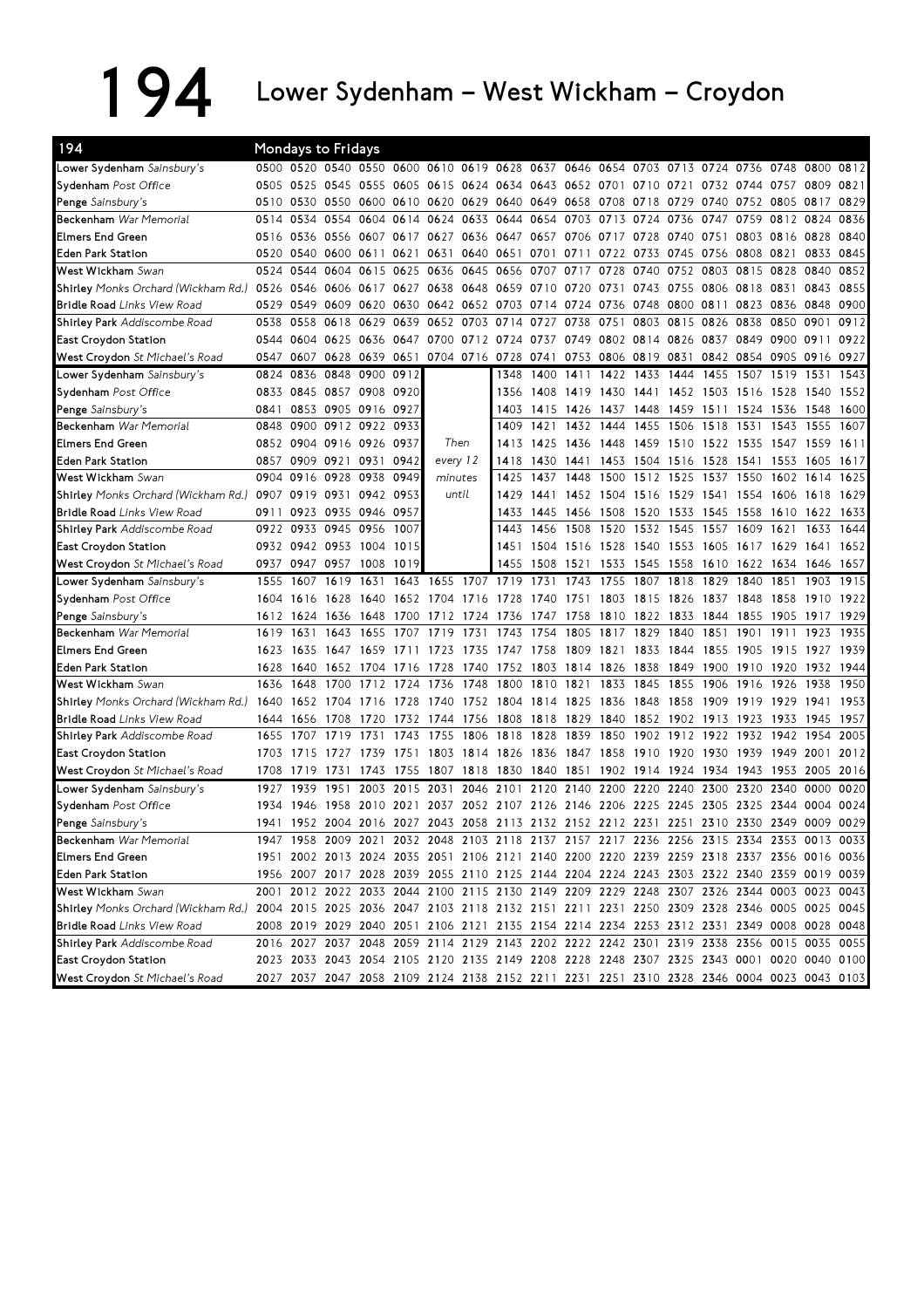| 194                                                                                                                           |           |           | Saturdays (also Good Friday)  |                     |                |           |                                                                       |           |                     |           |                             |           |                             |           |                                                                                           |                   |           |      |
|-------------------------------------------------------------------------------------------------------------------------------|-----------|-----------|-------------------------------|---------------------|----------------|-----------|-----------------------------------------------------------------------|-----------|---------------------|-----------|-----------------------------|-----------|-----------------------------|-----------|-------------------------------------------------------------------------------------------|-------------------|-----------|------|
| <b>_ower Sydenham</b> <i>Sainsbury's</i>                                                                                      |           |           |                               |                     |                |           | 0500 0520 0540 0600 0620 0640 0700 0719 0738 0757 0811 0823 0835 0846 |           |                     |           |                             |           |                             |           | 0855 0905 0915 0927                                                                       |                   |           |      |
| S <b>ydenham</b> Post Office                                                                                                  |           |           |                               |                     |                |           |                                                                       |           |                     |           |                             |           |                             |           | 0504 0524 0544 0605 0625 0645 0705 0724 0743 0802 0817 0829 0841 0852 0901 0911 0922 0934 |                   |           |      |
| P <b>enge</b> Sainsbury's                                                                                                     | 0509 0529 |           | 0549                          | 0610 0630 0650      |                |           | 0710                                                                  | 0729 0748 |                     |           | 0808 0823                   | 0835      | 0847                        | 0858      | 0907                                                                                      | 0918              | 0929      | 0941 |
| <b>Beckenham</b> War Memorial                                                                                                 | 0513 0533 |           |                               | 0553 0614           | 0634 0654      |           | 0714                                                                  | 0734 0753 |                     | 0813 0828 |                             | 0840      | 0852                        | 0903      | 0913 0924                                                                                 |                   | 0935      | 0947 |
| Elmers End Green                                                                                                              | 0515 0535 |           |                               |                     |                |           | 0555 0616 0637 0657 0717 0737 0756                                    |           |                     |           | 0816 0831 0843              |           |                             |           | 0855 0906 0916 0927 0938                                                                  |                   |           | 0951 |
| Eden Park Station                                                                                                             | 0518 0538 |           |                               | 0558 0619 0640 0701 |                |           | 0721                                                                  | 0741 0800 |                     |           | 0820 0835 0847              |           | 0859                        | 0910 0921 |                                                                                           | 0932              | 0943      | 0956 |
| <b>West Wickham</b> Swan                                                                                                      | 0522 0542 |           | 0602                          | 0623                | 0644 0705      |           | 0726                                                                  | 0746      | 0805                | 0825      | 0840                        | 0853      | 0905                        | 0917      | 0928                                                                                      | 0939              | 0950      | 1003 |
| Shirley Monks Orchard (Wickham Rd.) 0524 0544                                                                                 |           |           |                               | 0604 0625 0646 0707 |                |           | 0728 0748 0808                                                        |           |                     |           | 0828 0843 0856              |           | 0908                        | 0920      | 0931 0942                                                                                 |                   | 0954      | 1007 |
| <b>Bridle Road</b> Links View Road                                                                                            | 0527      | 0547      | 0607 0628                     |                     | 0649 0710      |           | 0731                                                                  | 0751 0811 |                     | 0831      |                             | 0846 0859 | 0911                        | 0924      | 0935 0946                                                                                 |                   | 0958      | 1011 |
| Shirley Park Addiscombe Road                                                                                                  | 0535      | 0555      | 0615                          | 0636                | 0657           | 0718      | 0739                                                                  | 0759 0820 |                     | 0840      | 0855                        | 0908      | 0920                        | 0933      | 0944 0956                                                                                 |                   | 1008      | 1021 |
| East Croydon Station                                                                                                          |           |           |                               |                     |                |           | 0541 0601 0621 0642 0703 0724 0745 0806 0827                          |           |                     |           | 0847 0902 0915              |           | 0928 0941                   |           | 0952 1004                                                                                 |                   | 1016      | 1029 |
| <b>West Croydon</b> St Michael's Road                                                                                         |           |           |                               |                     |                |           | 0544 0604 0624 0645 0706 0727 0749 0810 0831                          |           |                     | 0851      |                             |           |                             |           | 0906 0919 0932 0945 0956 1008                                                             |                   | 1020      | 1033 |
| <b>Lower Sydenham</b> Sainsbury's                                                                                             | 0939      | 0950      |                               | 1002 1013 1025      |                | 1037      | 1048                                                                  | 1059 1111 |                     | 1123      | 1135                        | 1147      | 1159                        | 1211      | 1223                                                                                      | 1235              | 1247      | 1259 |
| Sydenham Post Office                                                                                                          | 0946 0957 |           | 1009                          |                     | 1020 1032 1045 |           | 1056 1107 1119                                                        |           |                     | 1131      | 1143 1155                   |           | 1208                        | 1220      | 1232 1244                                                                                 |                   | 1256      | 1308 |
| <b>Penge</b> Sainsbury's                                                                                                      | 0953      | 1004      | 1016                          | 1027                | 1039           | 1052      | 1103                                                                  | 1115 1127 |                     | 1139      | 1151                        | 1203      | 1216                        | 1228      | 1240 1252                                                                                 |                   | 1304      | 1316 |
| <b>Beckenham</b> War Memorial                                                                                                 | 0959      | 1010      | 1022                          | 1034                | 1046           | 1059      | 1110                                                                  | 1122      | 1134                | 1146      | 1158                        | 1210      | 1223                        | 1235      | 1247                                                                                      | 1259              | 1311      | 1323 |
| Elmers End Green                                                                                                              |           | 1003 1014 | 1026 1038                     |                     | 1050           |           | 1103 1114 1126 1138 1150 1202 1214 1227 1239                          |           |                     |           |                             |           |                             |           | 1251 1303                                                                                 |                   | 1315      | 1327 |
| Eden Park Station                                                                                                             | 1008      | 1019      | 1031                          | 1043                | 1055           | 1108      | 1119                                                                  | 1131      | 1143                | 1155      | 1207                        | 1219      | 1232                        | 1244      | 1256                                                                                      | 1308              | 1320      | 1332 |
| West Wickham Swan                                                                                                             | 1015 1027 |           | 1039                          | 1051                | 1104           | 1117      | 1128                                                                  | 1140      | 1152                | 1204 1216 |                             | 1228      | 1241                        | 1253      | 1305                                                                                      | 1316              | 1328      | 1340 |
| S <b>hirlev</b> Monks Orchard (Wickham Rd.)                                                                                   | 1019      | 1031      | 1043                          | 1055                | 1108 1121      |           | 1133 1145 1157 1209 1221 1233 1246 1258                               |           |                     |           |                             |           |                             |           | 1310 1321                                                                                 |                   | 1333      | 1345 |
| <b>Bridle Road</b> Links View Road                                                                                            | 1023      | 1035      | 1047                          | 1059                | 1112 1125      |           | 1137                                                                  | 1149 1201 |                     | 1213      | 1225                        | 1237      | 1250                        | 1302      | 1314                                                                                      | 1325              | 1337      | 1349 |
| Shirley Park Addiscombe Road                                                                                                  | 1033      | 1045      | 1057                          | 1110 1123           |                | 1136      | 1148                                                                  |           | 1200 1212 1224 1236 |           |                             | 1248      | 1301                        | 1313      | 1324                                                                                      | 1335              | 1347      | 1359 |
| East Croydon Station                                                                                                          | 1041      | 1053      | 1106                          | 1119 1132 1145      |                |           | 1157 1209 1221                                                        |           |                     |           | 1233 1245 1257              |           | 1310                        | 1322      | 1333 1344                                                                                 |                   | 1355      | 1407 |
| <b>West Croydon</b> St Michael's Road                                                                                         | 1046 1058 |           | 1111                          |                     | 1124 1137 1150 |           | 1202                                                                  | 1214 1226 |                     | 1238      | 1250                        |           | 1302 1314 1326              |           | 1337                                                                                      | 1348              | 1359      | 1411 |
| Lower Sydenham Sainsbury's                                                                                                    | 1311      | 1323      | 1335                          | 1347                | 1359           | 1411      | 1423                                                                  | 1435      | 1447                | 1459      | 1511                        | 1523      |                             |           | 1635                                                                                      | 1647              | 1659      | 1711 |
| S <b>ydenham</b> Post Office                                                                                                  | 1320      |           |                               |                     |                |           | 1332 1344 1355 1407 1419 1431 1443 1455 1507 1519 1531                |           |                     |           |                             |           |                             |           | 1643                                                                                      | 1655 1707 1719    |           |      |
| <b>Penge</b> Sainsbury's                                                                                                      | 1328      | 1340      | 1351                          |                     | 1402 1414 1426 |           | 1438                                                                  |           |                     |           | 1450 1502 1514 1526 1538    |           |                             |           | 1650                                                                                      | 1702 1714         |           | 1726 |
| <b>Beckenham</b> War Memorial                                                                                                 | 1335      | 1347      | 1358                          | 1409                | 1421           | 1433      | 1445                                                                  | 1457      | 1509                | 1521      | 1533                        | 1544      |                             |           | 1656                                                                                      | 1708              | 1720      | 1732 |
| Elmers End Green                                                                                                              | 1339      | 1351      |                               | 1402 1413 1425      |                | 1437 1449 |                                                                       | 1501 1513 |                     | 1525 1537 |                             |           | Then<br>every 12<br>minutes |           | 1700                                                                                      |                   |           | 1736 |
| Eden Park Station                                                                                                             | 1344      | 1356      | 1407                          | 1418                |                |           | 1442 1454 1506 1518                                                   |           |                     | 1530      | 1542 1553                   | 1548      |                             |           | 1705                                                                                      | 1712 1724<br>1717 | 1729      | 1741 |
| <b>West Wickham</b> Swan                                                                                                      | 1352      | 1404      | 1415                          | 1426                | 1430           | 1449      | 1501                                                                  | 1513      | 1525                | 1537      | 1548                        | 1559      |                             |           | 1711                                                                                      | 1723              | 1735      | 1747 |
| S <b>hirley</b> Monks Orchard (Wickham Rd.)                                                                                   | 1357      | 1408      | 1419 1430                     |                     | 1437<br>1441   |           | 1453 1505 1517 1529                                                   |           |                     | 1541      | 1552 1603                   |           | until                       |           | 1715                                                                                      | 1726              | 1738      | 1750 |
|                                                                                                                               |           |           |                               |                     |                |           |                                                                       |           |                     |           |                             |           |                             |           |                                                                                           |                   |           |      |
| <b>Bridle Road</b> Links View Road                                                                                            | 1401      | 1412      | 1423                          | 1434 1445 1457      |                |           | 1509                                                                  | 1521 1533 | 1543                | 1554      | 1545 1556 1607<br>1605 1616 |           |                             |           |                                                                                           | 1719 1730<br>1739 | 1742 1754 | 1803 |
| Shirley Park Addiscombe Road                                                                                                  | 1411      | 1422      | 1433                          | 1444                | 1455           | 1507      | 1519                                                                  | 1531      |                     |           |                             |           |                             |           | 1728                                                                                      |                   | 1751      |      |
| East Croydon Station                                                                                                          | 1419      | 1430      |                               | 1441 1452 1503      |                | 1515      | 1527 1539 1550                                                        |           |                     | 1601      | 1612 1623                   |           |                             |           | 1735                                                                                      | 1746              | 1758      | 1810 |
| <b>West Croydon</b> St Michael's Road                                                                                         | 1423      | 1434      | 1445                          | 1456                | 1507           | 1519      | 1531                                                                  | 1543      | 1554                | 1605      | 1616                        | 1627      |                             |           | 1739                                                                                      | 1750              | 1802 1814 |      |
| L <b>ower Sydenham</b> Sainsbury's                                                                                            | 1723      | 1735      | 1747                          | 1759                | 1811           | 1823      | 1835                                                                  | 1847      | 1859                | 1911      | 1925                        | 1940      | 1955                        | 2010      | 2025                                                                                      | 2040              | 2100      | 2120 |
| Sydenham Post Office                                                                                                          | 1731      | 1743      | 1755                          | 1807                | 1819           | 1831      | 1843                                                                  | 1854      | 1906                | 1918      | 1932                        | 1946      | 2001                        | 2016      | 2031                                                                                      | 2046              | 2106      | 2126 |
| Penge Sainsbury's                                                                                                             |           |           | 1738 1750 1802 1814 1826 1838 |                     |                |           |                                                                       |           |                     |           |                             |           |                             |           | 1850 1901 1913 1925 1939 1953 2007 2022 2037 2052 2112 2132                               |                   |           |      |
| Beckenham <i>War Memorial</i>                                                                                                 |           |           |                               |                     |                |           |                                                                       |           |                     |           |                             |           |                             |           | 1744 1756 1808 1820 1832 1844 1856 1907 1918 1930 1944 1958 2012 2027 2042 2057 2117 2137 |                   |           |      |
| Elmers End Green                                                                                                              |           |           |                               |                     |                |           |                                                                       |           |                     |           |                             |           |                             |           | 1748 1800 1812 1823 1835 1847 1859 1910 1921 1933 1947 2001 2015 2030 2045 2100 2120 2140 |                   |           |      |
| Eden Park Station                                                                                                             |           |           |                               |                     |                |           |                                                                       |           |                     |           |                             |           |                             |           | 1753 1805 1816 1827 1839 1851 1903 1914 1925 1937 1951 2005 2019 2034 2049 2104 2124 2144 |                   |           |      |
| <b>West Wickham</b> Swan                                                                                                      |           |           |                               |                     |                |           |                                                                       |           |                     |           |                             |           |                             |           | 1759 1811 1822 1833 1845 1857 1908 1919 1930 1942 1956 2010 2024 2039 2054 2109 2129 2148 |                   |           |      |
| Shirley Monks Orchard (Wickham Rd.) 1802 1814 1825 1836 1848 1900 1911 1922 1933 1945 1959 2013 2027 2041 2056 2111 2131 2150 |           |           |                               |                     |                |           |                                                                       |           |                     |           |                             |           |                             |           |                                                                                           |                   |           |      |
| <b>Bridle Road</b> Links View Road                                                                                            |           |           |                               |                     |                |           |                                                                       |           |                     |           |                             |           |                             |           | 1806 1818 1829 1840 1852 1904 1915 1926 1937 1949 2002 2016 2030 2044 2059 2114 2134 2133 |                   |           |      |
| Shirley Park Addiscombe Road                                                                                                  |           |           |                               |                     |                |           |                                                                       |           |                     |           |                             |           |                             |           | 1815 1827 1838 1849 1901 1913 1924 1935 1945 1957 2010 2024 2038 2052 2107 2122 2142 2201 |                   |           |      |
| East Croydon Station                                                                                                          |           |           |                               |                     |                |           |                                                                       |           |                     |           |                             |           |                             |           | 1822 1834 1845 1856 1908 1920 1931 1941 1951 2003 2016 2030 2044 2058 2113 2128 2148 2207 |                   |           |      |
| <b>West Croydon</b> St Michael's Road                                                                                         |           |           |                               |                     |                |           |                                                                       |           |                     |           |                             |           |                             |           | 1826 1838 1849 1900 1912 1924 1935 1945 1955 2006 2019 2033 2047 2101 2116 2131 2151 2210 |                   |           |      |
| Lower Sydenham Sainsbury's                                                                                                    |           |           |                               |                     |                |           | 2140 2200 2220 2240 2300 2320 2340 0000 0020                          |           |                     |           |                             |           |                             |           |                                                                                           |                   |           |      |
| Sydenham Post Office                                                                                                          |           |           |                               |                     |                |           | 2145 2205 2225 2245 2305 2325 2345 0005 0025                          |           |                     |           |                             |           |                             |           |                                                                                           |                   |           |      |
| <b>Penge</b> Sainsbury's                                                                                                      |           |           |                               |                     |                |           | 2151 2211 2231 2251 2311 2331 2351 0010 0030                          |           |                     |           |                             |           |                             |           |                                                                                           |                   |           |      |
| Beckenham <i>War Memorial</i>                                                                                                 |           |           |                               |                     |                |           | 2156 2216 2236 2256 2316 2335 2355 0014 0034                          |           |                     |           |                             |           |                             |           |                                                                                           |                   |           |      |
| Elmers End Green                                                                                                              |           |           |                               |                     |                |           | 2159 2219 2239 2259 2319 2338 2358 0017 0037                          |           |                     |           |                             |           |                             |           |                                                                                           |                   |           |      |
| Eden Park Station                                                                                                             |           |           |                               |                     |                |           | 2203 2223 2243 2303 2323 2341 0001 0020 0040                          |           |                     |           |                             |           |                             |           |                                                                                           |                   |           |      |
| <b>West Wickham</b> Swan                                                                                                      |           |           |                               |                     |                |           | 2207 2227 2247 2307 2327 2345 0005 0024 0044                          |           |                     |           |                             |           |                             |           |                                                                                           |                   |           |      |
| Shirley Monks Orchard (Wickham Rd.) 2209 2229 2249 2309 2329 2347 0007 0026 0046                                              |           |           |                               |                     |                |           |                                                                       |           |                     |           |                             |           |                             |           |                                                                                           |                   |           |      |
| <b>Bridle Road</b> Links View Road                                                                                            |           |           |                               |                     |                |           | 2212 2232 2252 2312 2332 2350 0010 0029 0049                          |           |                     |           |                             |           |                             |           |                                                                                           |                   |           |      |
| Sh <b>irley Park</b> Addiscombe Road                                                                                          |           |           |                               |                     |                |           | 2220 2240 2300 2320 2340 2358 0017 0036 0056                          |           |                     |           |                             |           |                             |           |                                                                                           |                   |           |      |
| East Croydon Station                                                                                                          |           |           |                               |                     |                |           | 2226 2246 2306 2326 2345 0003 0022 0041 0101                          |           |                     |           |                             |           |                             |           |                                                                                           |                   |           |      |
| <b>West Croydon</b> St Michael's Road                                                                                         |           |           |                               |                     |                |           | 2229 2249 2309 2329 2348 0006 0025 0044 0104                          |           |                     |           |                             |           |                             |           |                                                                                           |                   |           |      |